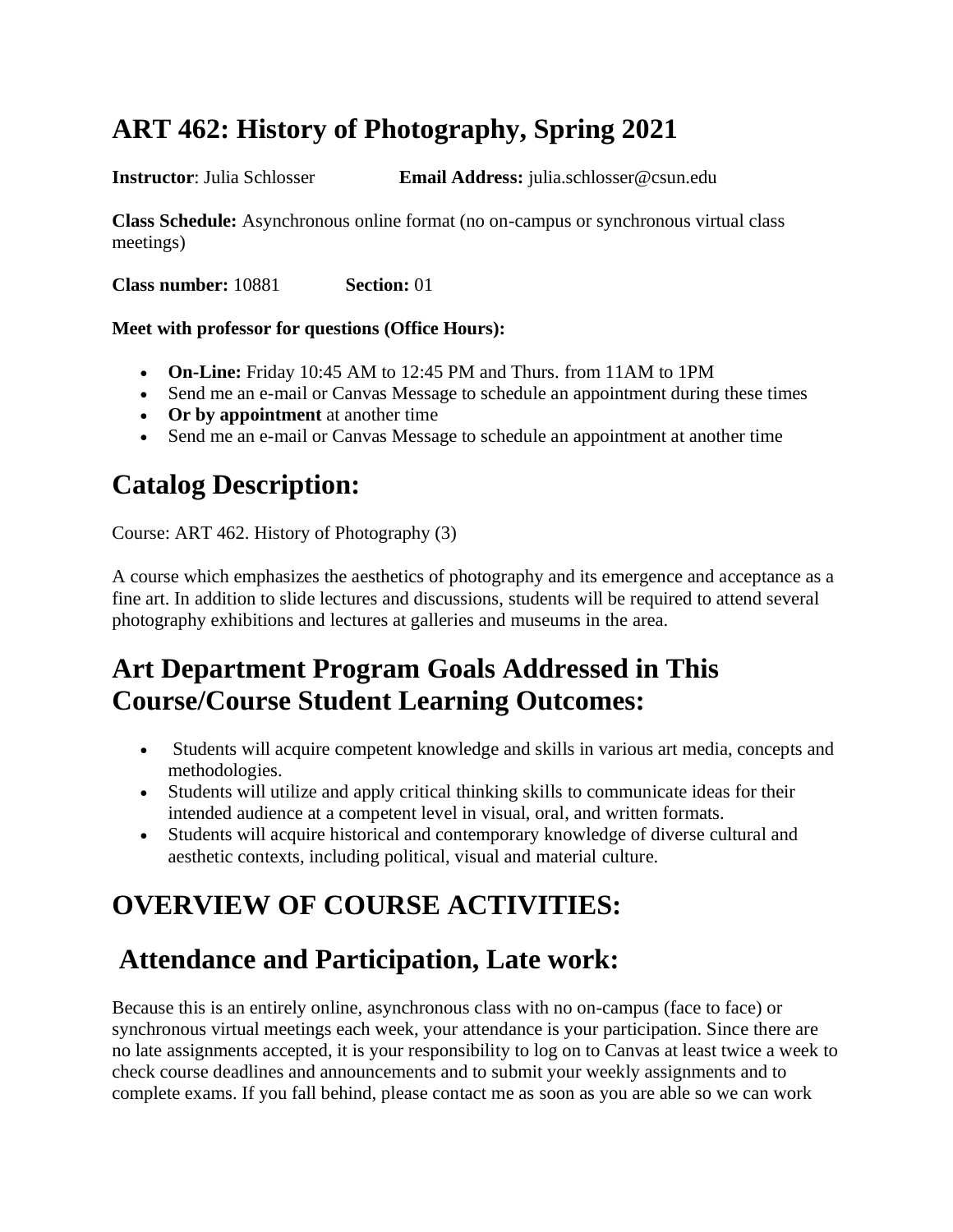out a plan for you to be successful in the class. Turning on Canvas Notifications and downloading the Canvas Student App on your phone will help you succeed in this class.

#### **ASSESSMENT AND EVALUATION: Grading Policies and Tests:**

| 5 exams                        | 50 points $(x5)$ |
|--------------------------------|------------------|
| Review questions for each exam | 10 points $(x5)$ |
| <b>Reading Responses</b>       | 10 points $(x5)$ |
| Reflections/Discussions        | 10 points $(x5)$ |
| Virtual gallery review:        | 10 points        |
| Total semester points:         | 450 points       |

For each test, study materials and the images you need to memorize will be available on Canvas, and the review questions will be available on Canvas.

Reading responses and reflections will be graded  $\forall$ +;  $\forall$ ;  $\forall$ - (10, 8, 6 points)

Final grade breakdown (from Canvas):

Assigns percentages to final course grades. This is copied from Canvas.

| Letter        | <b>Highest</b> | Lowest  |
|---------------|----------------|---------|
| $\mathbf{A}$  | 100.00 %       | 93.00 % |
| $\mathbf{A}$  | 92.99 %        | 90.00 % |
| $B+$          | 89.99%         | 87.00 % |
| B             | 86.99 %        | 83.00 % |
| <b>B-</b>     | 82.99 %        | 80.00 % |
| $C+$          | 79.99 %        | 77.00 % |
| $\mathbf C$   | 76.99 %        | 73.00 % |
| $\mathbf{C}$  | 72.99 %        | 70.00 % |
| $\mathbf{D}+$ | 69.99%         | 67.00 % |
| D             | 66.99 %        | 60.00 % |
| F             | 59.99 %        | 0.00%   |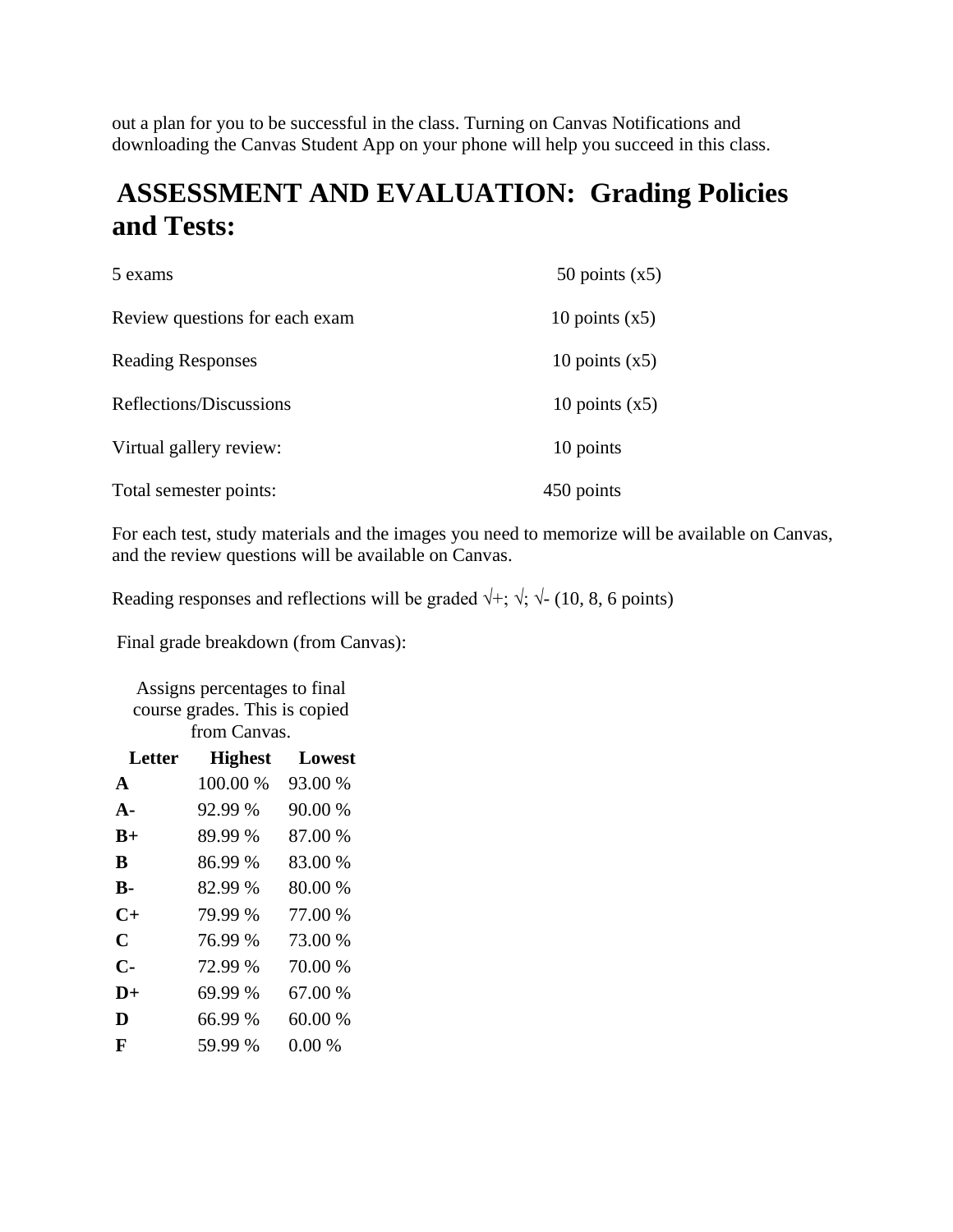#### **Professional Attitudes and Practices:**

Please be courteous to the instructor and to fellow students in your online community. Please refer to the student code of conduct on the CSUN website for information on the professional attitudes and practices you are expected to uphold in the virtual classroom:

# **<https://catalog.csun.edu/policies/student-conduct-code/>**

<https://calstate.policystat.com/policy/6742744/latest/>

<https://calstate.policystat.com/policy/6742449/latest/>

# **SPECIAL NEEDS:**

Students with disabilities must register with Disability Resources and Educational Services (DRES) in order to receive accommodations. If you feel that you qualify for the services provided by DRES, contact them at (818) 677-2684 or stop by the office located in Bayramian Hall (BH 110). Faculty cannot provide assistance to students seeking disability accommodations unless they have disability documentation and are registered with DRES. Any student who feels that he or she may need an accommodation based on the impact of a disability should contact me privately to discuss your specific needs.

## **Plagiarism/Academic Dishonesty:**

Please refer to the Student Academic Integrity Policy Statement in your schedule of classes on the CSUN website. Any suspected incidents of cheating/plagiarism will be reported to the Office of the Vice President for Student Affairs/Academic Dishonesty.

Any disputes will be turned over to the Office of the Vice President for Student Affairs/Academic Dishonesty for resolution.

<https://catalog.csun.edu/policies/student-conduct-code/>

# **REQUIRED TEXT:**

Marien, Mary Warner. *Photography: A Cultural History*, 4th edition*.* Upper Saddle River, New Jersey: Prentice Hall, 2015. ISBN: 0-205-98894-6.

## **RECOMMENDED TEXTS:**

Barrett, Terry. *Criticizing Photographs: An Introduction to Understanding Images*. Fifth edition.

You may also use the fourth edition, Boston, McGraw Hill, 2006. ISBN: 0072977434.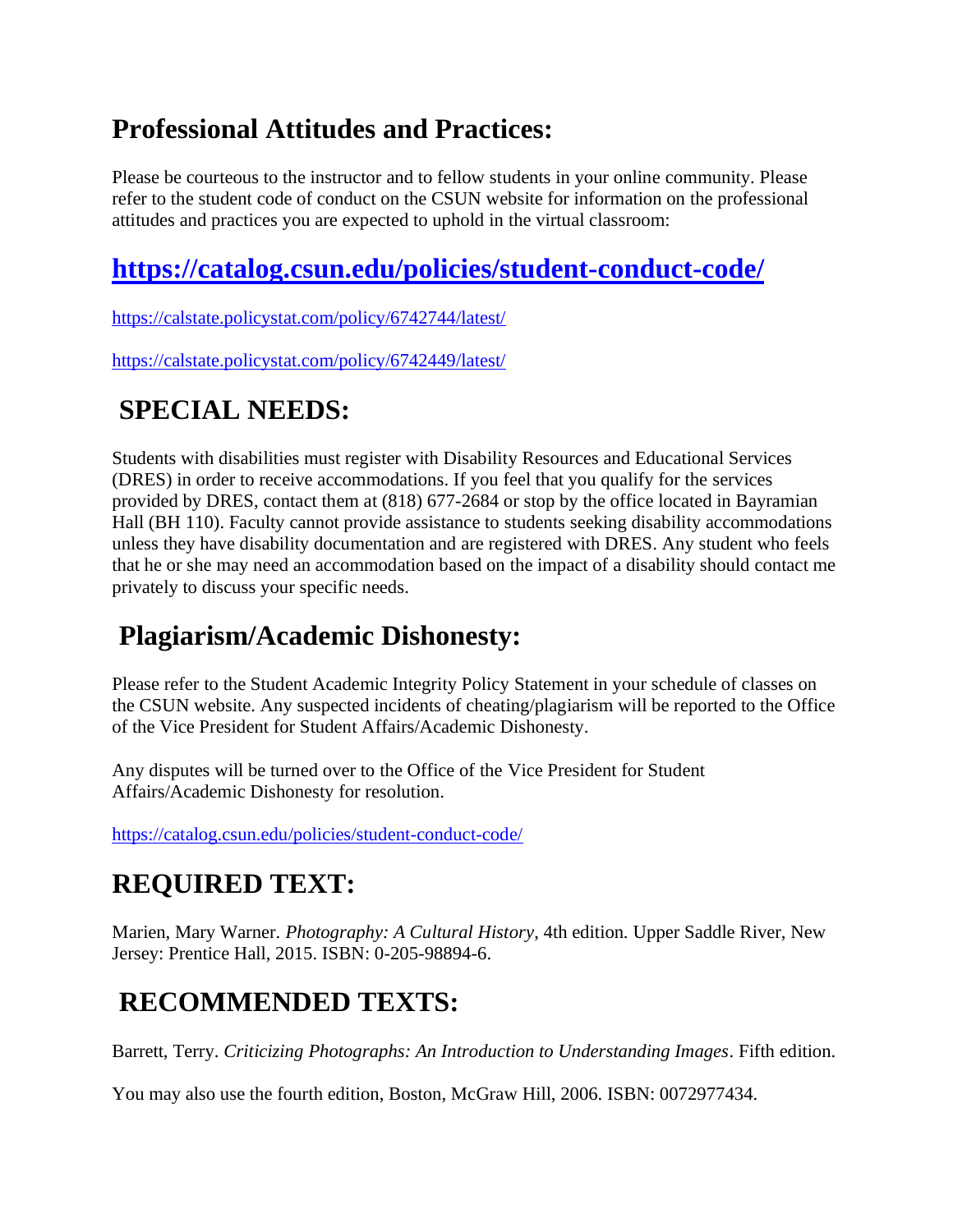#### **SUPPORT SERVICES FOR STUDENTS: (Some services may change during Covid-19)**

 [Food Pantry](http://www.csun.edu/undergraduate-studies/faculty-development/%20https:/www.csun.edu/mic/csun-food-pantry) at CSUN: Anybody who faces challenges securing food or housing and believes this impacts course performance, should contact CSUN's Food Pantry website and the corresponding contacts.

 [Emergency MataCare grants,](https://www.csun.edu/financialaid/matacare-emergency-grant) one-time grants to prevent evictions, urgent child care issues, etc.

 [University Counseling Center](http://www.csun.edu/counseling/students) (USU): Did you know part of your tuition covers a certain number of free counseling sessions each year? Once you leave CSUN, these sessions can cost up to \$200 per hour.

 $H$ . [Help lines](http://www.csun.edu/counseling/urgent-care) (after hours when the USU is closed) for numerous topics/needs (e.g., suicide, drug, rape, LGBQT, military, or any crisis). You don't have to handle intense feelings alone!

[Sexual Assault & Violence:](http://www.csun.edu/eqd/shine-light) CSUN offers the support you or a friend may need.

**[Matador Escort:](http://www.csun.edu/police/matador-patrol)** You don't have to walk alone on campus- call an escort.

E [Learning Resource Center](http://www.csun.edu/undergraduate-studies/learning-resource-center) offers tutoring, a writing center, & more.

**[Campus computer labs](http://www.csun.edu/it/campus-computer-labs)** 

To de-stress, go to the [spa-like Oasis](http://www.csun.edu/oasis/faqs) for relaxation or our Student Recreation Center [\(SRC\).](http://www.csun.edu/src/) Many professors wish they could use these two places for free like you can.

**P** [Disabilities Resource Educational Services \(DRES\).](http://www.csun.edu/dres) If you had an IEP in the past, you can receive assistance in college too. OR, maybe you are still curious to know if you have undiagnosed learning challenge; get tested and start using DRES assistance before you graduate.

#### **Fo** [Student Health](http://www.csun.edu/shc)

[Career Center](http://www.csun.edu/career/services) for resume writing & interviewing

**[Clubs & Organizations:](https://www.csun.edu/mic/club-and-organizations-directory) ["Get involved"](http://www.csun.edu/studentaffairs/students)** at CSUN in something that interests you.

# **TOPICS AND ACTIVITIES:**

Please refer to Canvas for the most up-to-date semester course schedule.

# **BIBLIOGRAPHY:**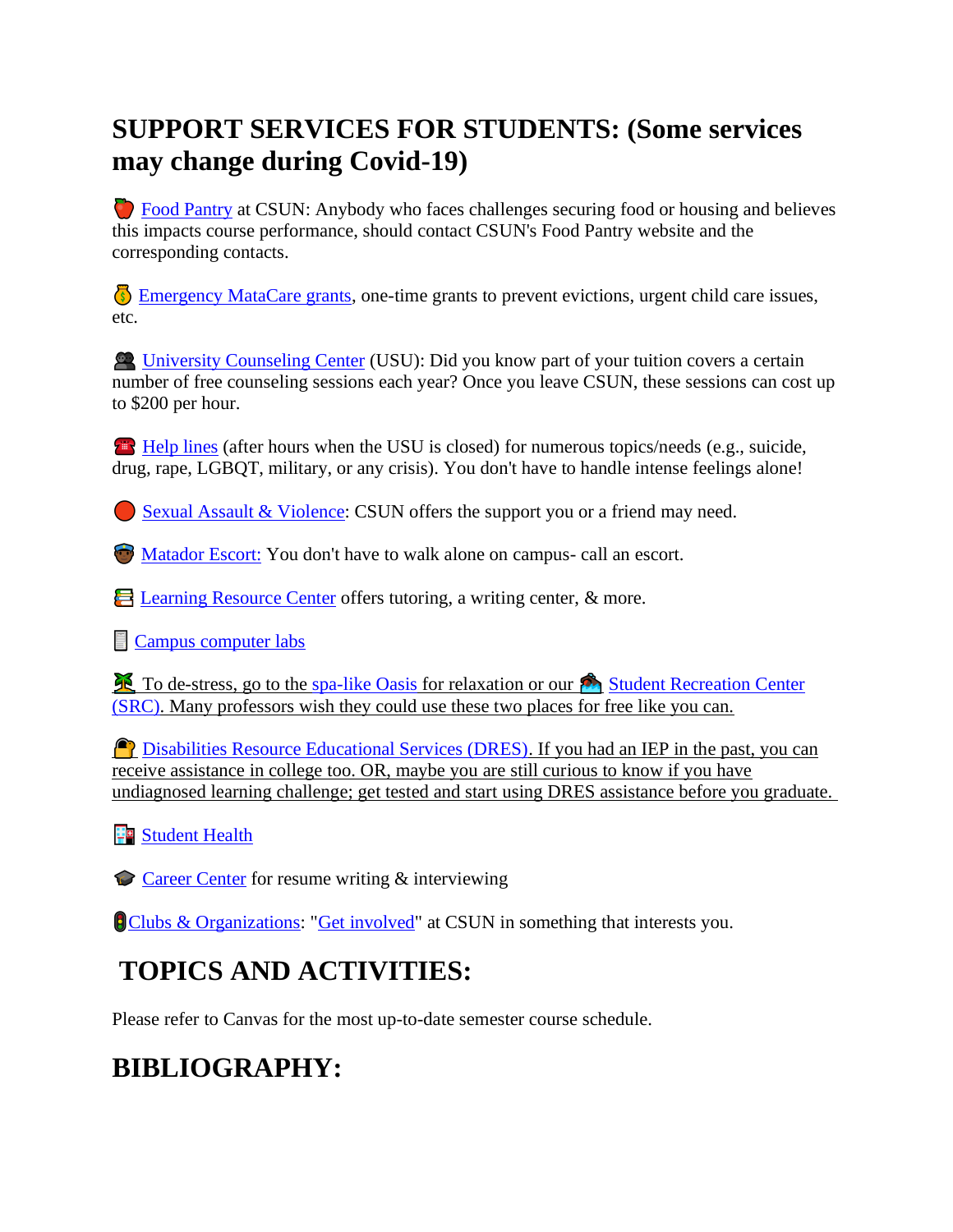Ask me if you would like more reading material on the history of photography.

# **STUDYING FOR EXAMS:**

Some people like to make flashcards of the images on the slide list for the exams. You can print the image from Canvas and cut it out and paste or tape it to one side of a card. On the other side of the card, write the artist, title and other important information about the artist and image. You can test yourself and see whether you remember the important points about each image. Read the assigned reading from the textbook and use your review questions as study aids to prepare for the exams.

#### **DROPPING:**

It is the student's responsibility to make sure they have officially dropped the class by the University deadline if a grade of 'W' is desired. Check the academic calendar for more information.

#### **GRADE DISPUTES:**

Students have until the end of the semester following the one in which they are enrolled in the course to resolve any and all grade disputes. It is the student's responsibility to keep and maintain any materials needed to challenge the grade.

#### **SYLLABUS STATEMENTS REGARDING SEXUAL MISCONDUCT DISCLOSURES AND MAINTAINING A RESPECTFUL LEARNING ENVIRONMENT:**

Students and faculty each have responsibility for maintaining a respectful space to express their opinions. Professional courtesy and consideration for our classroom community are especially important with respect to topics dealing with differences in race, color, gender and gender identity/expression, sexual orientation, national origin, religion, disability, and age. In this course, the topic of sex (including sexual misconduct/sexual violence) may emerge either purposefully or inadvertently in readings, films, class discussions or other class materials. We recognize that such topics may be particularly upsetting for some survivors; we encourage all students to seek the support they need. While making personal connections with the topics studied in any course can be a meaningful and important endeavor, please be aware of the following policy regarding confidentiality and disclosures of incidents of sexual misconduct/sexual violence. As your instructor, one of my responsibilities is to help maintain a respectful learning environment on our campus. In the event that you choose to write, speak or otherwise disclose about having experienced sexual misconduct/sexual violence, including rape, sexual assault, sexual battery, dating violence, domestic violence, or stalking and specify that this violence occurred while you or the perpetrator were a CSUN student, federal and state laws require that I, as a "responsible employee," notify our campus Title IX Coordinator. The Title IX